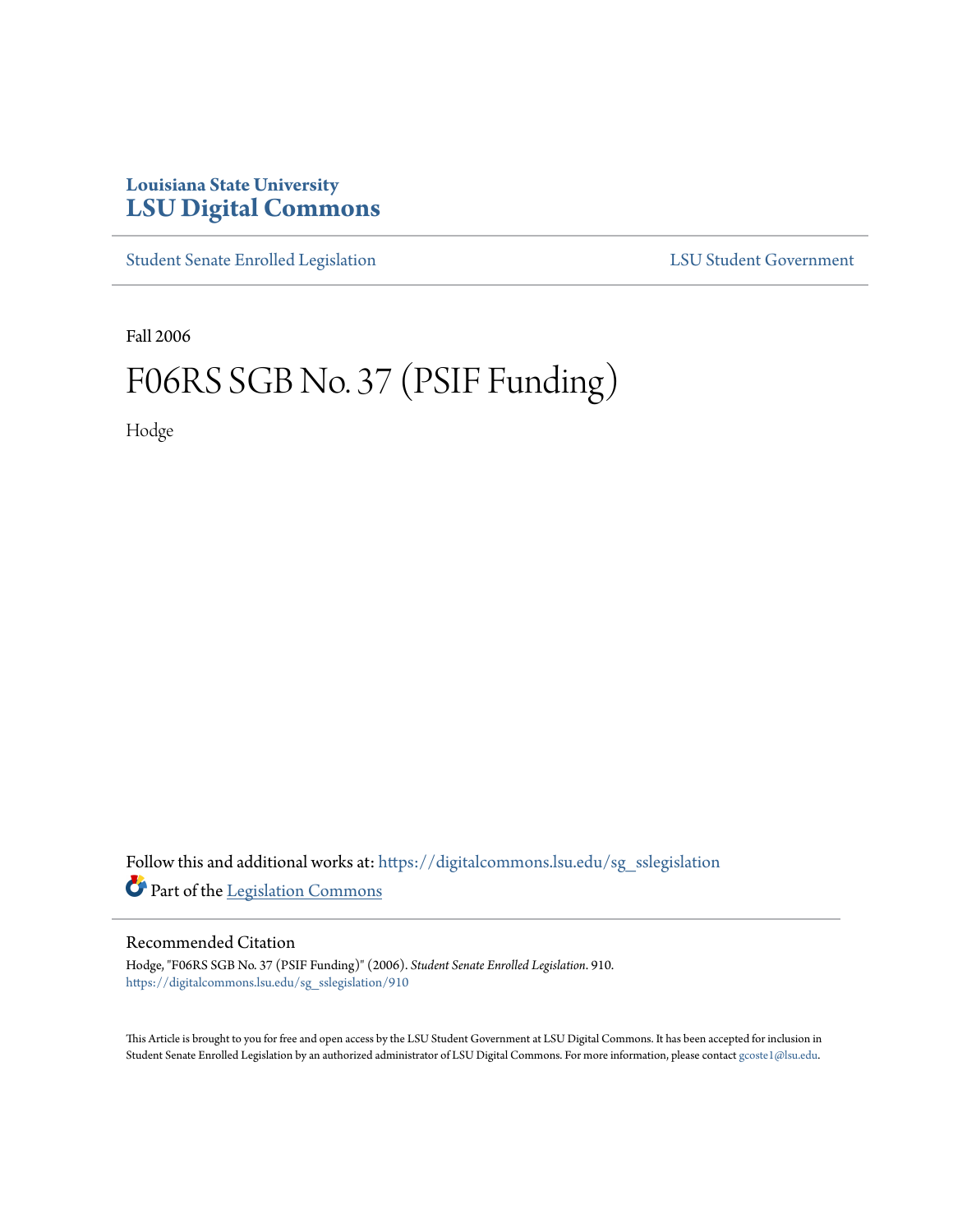| STUDENT GOVERNMENT<br>$\frac{1}{2}$     | <b>ENROLLED</b>                                                                                                                        |
|-----------------------------------------|----------------------------------------------------------------------------------------------------------------------------------------|
| OUISIANA STATE UNIVERSITY               |                                                                                                                                        |
| $\overline{4}$<br><b>STUDENT SENATE</b> |                                                                                                                                        |
| <b>FO6RS</b><br>5                       |                                                                                                                                        |
| <b>SGB No. 37</b><br>6                  |                                                                                                                                        |
| <b>BY: SENATOR HODGE</b><br>$\tau$      |                                                                                                                                        |
| 8                                       |                                                                                                                                        |
| 9                                       | <b>A BILL</b>                                                                                                                          |
| 10<br>11                                | TO AMEND ARTICLE VI, SECTION 16 OF THE LOUISIANA STATE UNIVERSITY &<br>AGRICULTURAL AND MECHANICAL COLLEGE STUDENT GOVERNMENT BY-LAWS. |
| 12<br><b>PARAGRAPH 1:</b><br>13         | WHEREAS, ARTICLE VI, SECTION 16 OF THE STUDENT                                                                                         |
| 14<br>15<br>16                          | GOVERNMENT BY-LAWS DISCUSSES THE RESTRICTIONS ON<br>STUDENT GOVERNMENT FUNDS, AND                                                      |
| <b>PARAGRAPH 2:</b><br>17               | WHEREAS, THERE IS A PROVISION OF THE BY-LAWS REQUIRING                                                                                 |
| 18                                      | ANY ORGANIZATION THAT CAN QUALIFY FOR FUNDING THROUGH                                                                                  |
| 19                                      | ORF (ORGANIZATIONAL RELIEF FUND) TO FIRST SEEK FUNDING                                                                                 |
| 20                                      | THERE BEFORE APPLYING FOR FUNDS FROM THE SENATE                                                                                        |
|                                         | CONTINGENCY, AND                                                                                                                       |
| <b>PARAGRAPH 3:</b>                     | WHEREAS, THERE IS NO SUCH PROVISION AS IT RELATES TO                                                                                   |
| 23                                      | GROUPS AND INDIVIDUALS WHO ARE ABLE TO APPLY FOR                                                                                       |
| 24<br>25                                | FUNDING THROUGH PSIF (PROGRAMMING, SUPPORT &                                                                                           |
| 26                                      | INITIATIVES FUND) TO FIRST APPLY THERE BEFORE SEEKING                                                                                  |
|                                         | FUNDING THROUGH THE SENATE CONTINGENCY, AND                                                                                            |
|                                         |                                                                                                                                        |
| PARAGRAPH 4:                            | WHEREAS, IT IS NECESSARY TO PROVIDE FOR SUCH A RULE SO AS                                                                              |
|                                         | TO REQUIRE GROUPS TO USE THE EXISTING FUNDING                                                                                          |
|                                         | OPPORTUNITIES PROVIDED TO THEM FOR SPECIFIC PURPOSES                                                                                   |
|                                         | FIRST BEFORE COMING TO THE SENATE FOR MONEY, AND                                                                                       |
| <b>PARAGRAPH 5:</b>                     | WHEREAS, IT IS NECESSARY TO ALLOW THE MAXIMUM NUMBER                                                                                   |
|                                         | OF STUDENTS TO RECEIVE FUNDING THROUGH THE VARIOUS                                                                                     |
|                                         | STUDENT GOVERNMENT FUNDING SOURCES, THEREFORE A                                                                                        |
|                                         | PROHIBITION ON DOUBLE DIPPING NEEDS TO BE PUT INTO PLACE.                                                                              |
| PARAGRAPH 6:                            | THEREFORE, BE IT ENACTED BY THE LOUISIANA                                                                                              |
|                                         | STATE UNIVERSITY AGRICULTURAL AND                                                                                                      |
|                                         | MECHANICAL COLLEGE STUDENT SENATE THAT                                                                                                 |
|                                         | ARTICLE VI, SECTION 16 OF THE LSU STUDENT GOVERNMENT                                                                                   |
|                                         | BY-LAWS BE AMENDED TO READ:                                                                                                            |
|                                         |                                                                                                                                        |
|                                         | G. ANY ORGANIZATION SEEKING MONEY FROM THE SENATE                                                                                      |
|                                         | CONTINGENCY THAT MAY QUALIFY FOR FUNDING FROM THE                                                                                      |
|                                         | PROGRAMMING SUPPORT & INITIATIVES FUND (PSIF), MUST                                                                                    |
|                                         | FIRST APPLY FOR FUNDING THROUGH PSIF BEFORE COMING TO                                                                                  |
|                                         | THE SENATE FOR A REQUEST FOR FUNDING. FURTHERMORE, ANY                                                                                 |
|                                         | GROUP WHO QUALIFIES FOR FUNDING THROUGH PSIF OR ORF                                                                                    |
|                                         | SHALL NOT BE ALLOWED TO APPLY FOR MONEY FROM THE SENATE                                                                                |
|                                         | CONTINGENCY IN THE SAME SEMESTER THEY QUALIFY FOR                                                                                      |
|                                         | FUNDING THROUGH ORF OR PSIF.                                                                                                           |
| 54                                      |                                                                                                                                        |